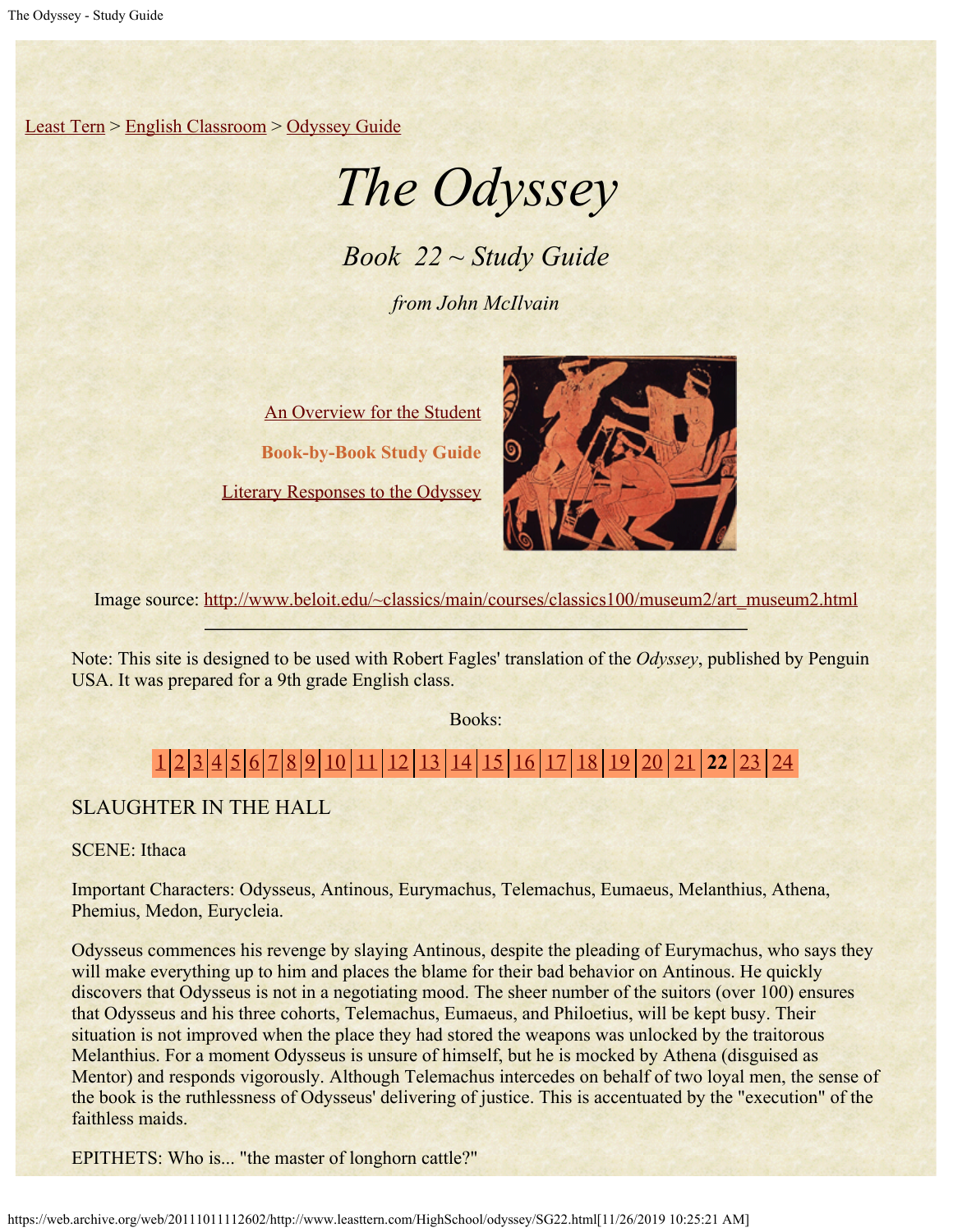#### PAY ATTENTION TO:

- the violence of this book and the totality of Odysseus' revenge;
- Initial reaction of the suitors;
- Athena's aid as Mentor;
- the sparing of Phemias and Medon, Melanthius' betrayal and subsequent end;
- the hanging of the servant girls who have slept with the suitors;
- the purification of the palace.

#### QUESTIONS:

- 1. What is Antinous doing when Odysseus shoots him? Why is he the first victim?
- 2. How do the other suitors appeal to Odysseus?
- 3. How does Eurymachus react to Mentor?
- 4. How much does Athena help Odysseus, and how much is the victory his?
- 5. Who tests the strength and courage of Odysseus and Telemachus?
- 6. The dead suitors are compared to what kind of creatures?
- 7. Which appendages does Melanthius lose? Where do they end up? *(Remember Antinous' threats to send Irus to Echetus in the beginning of Book 18; and a similar threat to Odysseus in Book 21)*

#### QUOTATIONS TO REMEMBER

 ". . . Apollo give me glory!" (7) With that he trained a stabbing arrow on Antinous ... just lifting a gorgeous golden loving-cup in his hands, just tilting the two handed goblet to his lips, about to drain his wine, slaughter the last thing on the suitor's mind . . .

But Odysseus aimed and shot Antinous square in the throat and the point went stabbing clean through the neck and out and off to the side he pitched, the cup dropped from his grasp as the shaft sank home, and he man's life blood came spurting from his nostrils . . .

| No Eurymachus, not if you paid me all your father's wealth | (78) |
|------------------------------------------------------------|------|
| no, not even then would I stay my hands from slaughter.    |      |

"You two wrench Melanthius' arms and legs behind him . . . (181) and strap a twisted cable fast to the scoundrel's body, hoist him up a column until he hits the rafters let him dangle in agony still alive for a good long time!"

[Athena] lashed out now with blazing accusations: (235) "Where is it gone, Odysseus -your power, your fighting heart? The great soldier who fought for the white armed Helen, battling Trojans none long years . . . How can you . . . bewail the loss of your combat strength in a war with suitors?"

 Rousing words but she gave no all out turning of the tide, not yet she kept on testing Odysseus and his gallant son, putting their force and fighting heart to proof. For all the world like a swallow in their sight she flew on high to perch

https://web.archive.org/web/20111011112602/http://www.leasttern.com/HighSchool/odyssey/SG22.html[11/26/2019 10:25:21 AM]